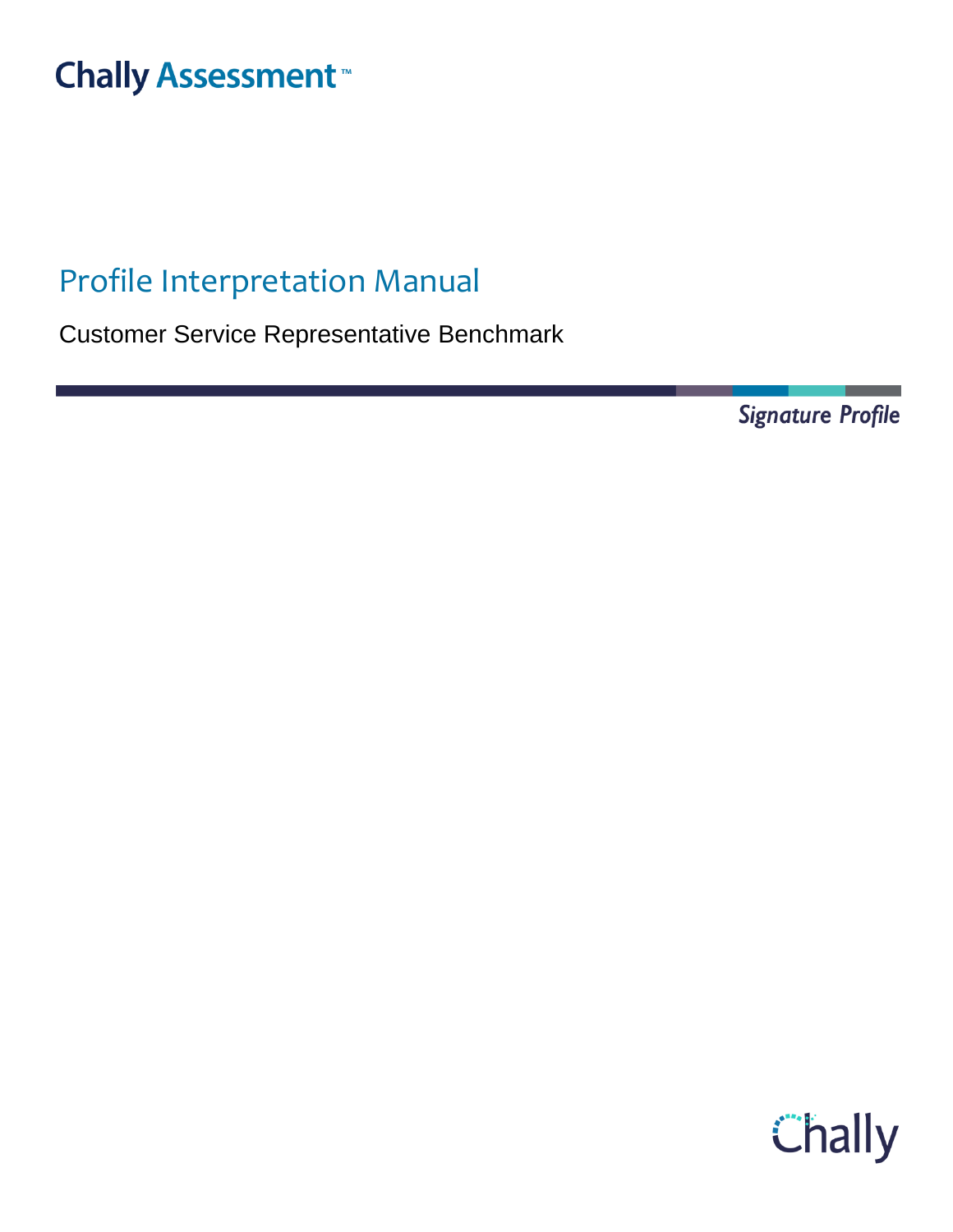## Benchmark Profile Description

The Customer Service Representative role is responsible for fielding inquiries and complaints from existing customers in order to promote and/or restore customer satisfaction. They are tasked with treating each encounter as unique, demonstrating concern and empathy for problems without becoming defensive, and for providing solutions.

## Predictive Competencies

- Finds Common Ground to Work Well with Others
- Uses Customer Contact to Build Business
- Advocates for Customers to Drive Results
- Keeps Contact with Customers Upbeat and Positive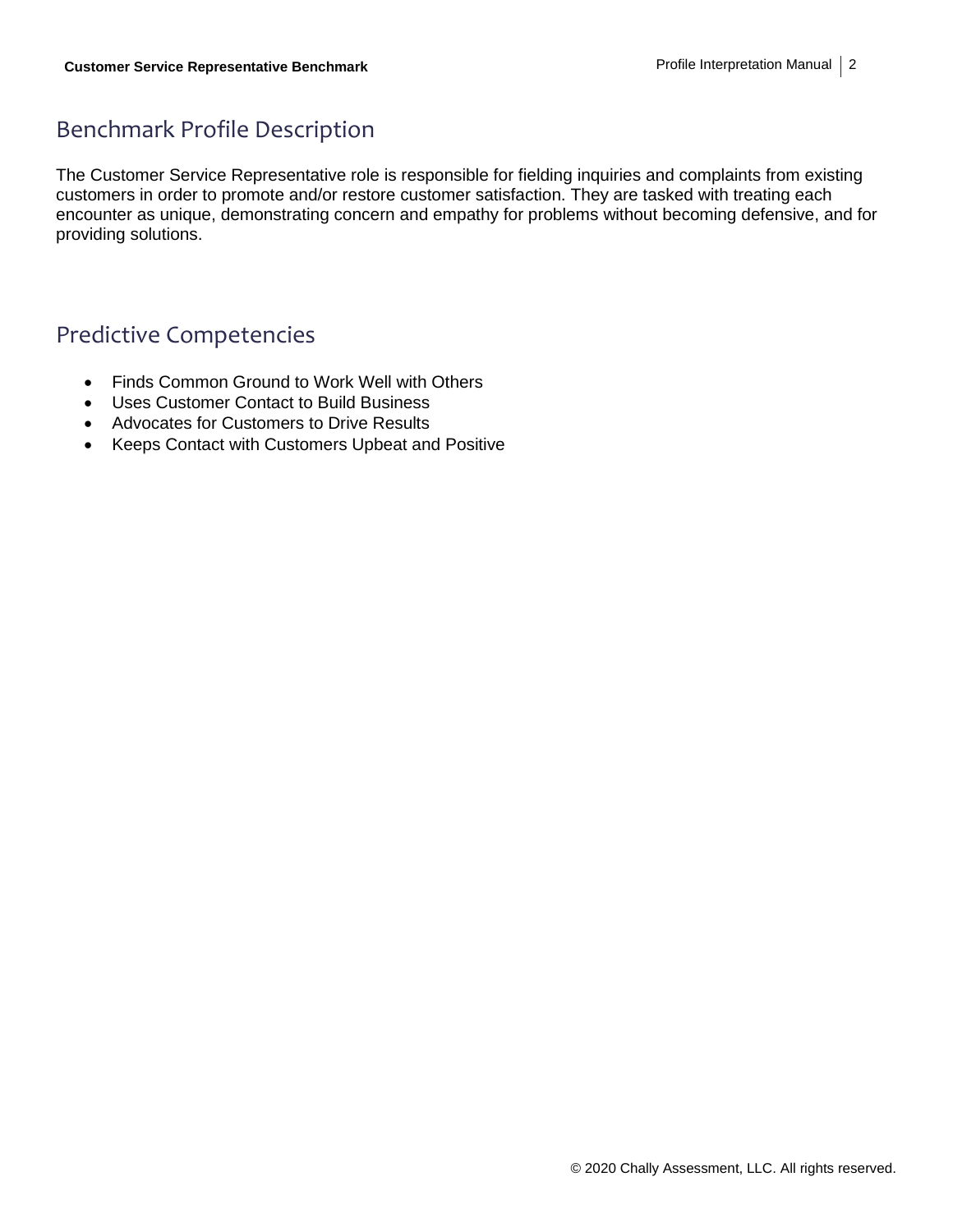## Predictive Competencies

#### Finds Common Ground to Work Well with Others

Shows and fosters respect and appreciation for a variety of backgrounds, cultures, values, and perspectives; seeks to understand the views of others; is comfortable accepting the fact that others may not share their personal values; prefers to cooperate in working on mutual goals rather than judge or criticize those who see things differently

|  | <b>LOW SCORES</b>                                                                                                      |   | <b>HIGH SCORES</b>                                                                                              |  |
|--|------------------------------------------------------------------------------------------------------------------------|---|-----------------------------------------------------------------------------------------------------------------|--|
|  | Impose on others the same standards by which they<br>judge themselves                                                  | ш | Tolerant of individual views, opinions, and attitudes<br>Tends to accept people at face value without filtering |  |
|  | Tends to respond more favorably to those individuals<br>who share similar views, background, or values to<br>their own |   | their words or actions through personal biases                                                                  |  |
|  |                                                                                                                        | ш | Can embrace their own personal values without<br>imposing them on others                                        |  |
|  | Can become locked into own viewpoint and resistant<br>to efforts to change or alter an opinion                         | × | Tries to find common ground with others rather than<br>focus on dissimilarities                                 |  |
|  | Can fail to distinguish how people differ from each<br>other; sees only that they differ from their own beliefs        |   |                                                                                                                 |  |
|  | May attempt to change others' views and opinions to<br>fit own image                                                   |   |                                                                                                                 |  |

- **•** A need to impose the same tough standards on others that the person uses to judge own outputs
- **An inner strength to resist pressure, make the tough decisions and stick to them**
- **EXECT** A tendency to give favorable treatment to those who agree with the individual
- **•** A difficulty distinguishing between individuals who share a foreign background, language or heritage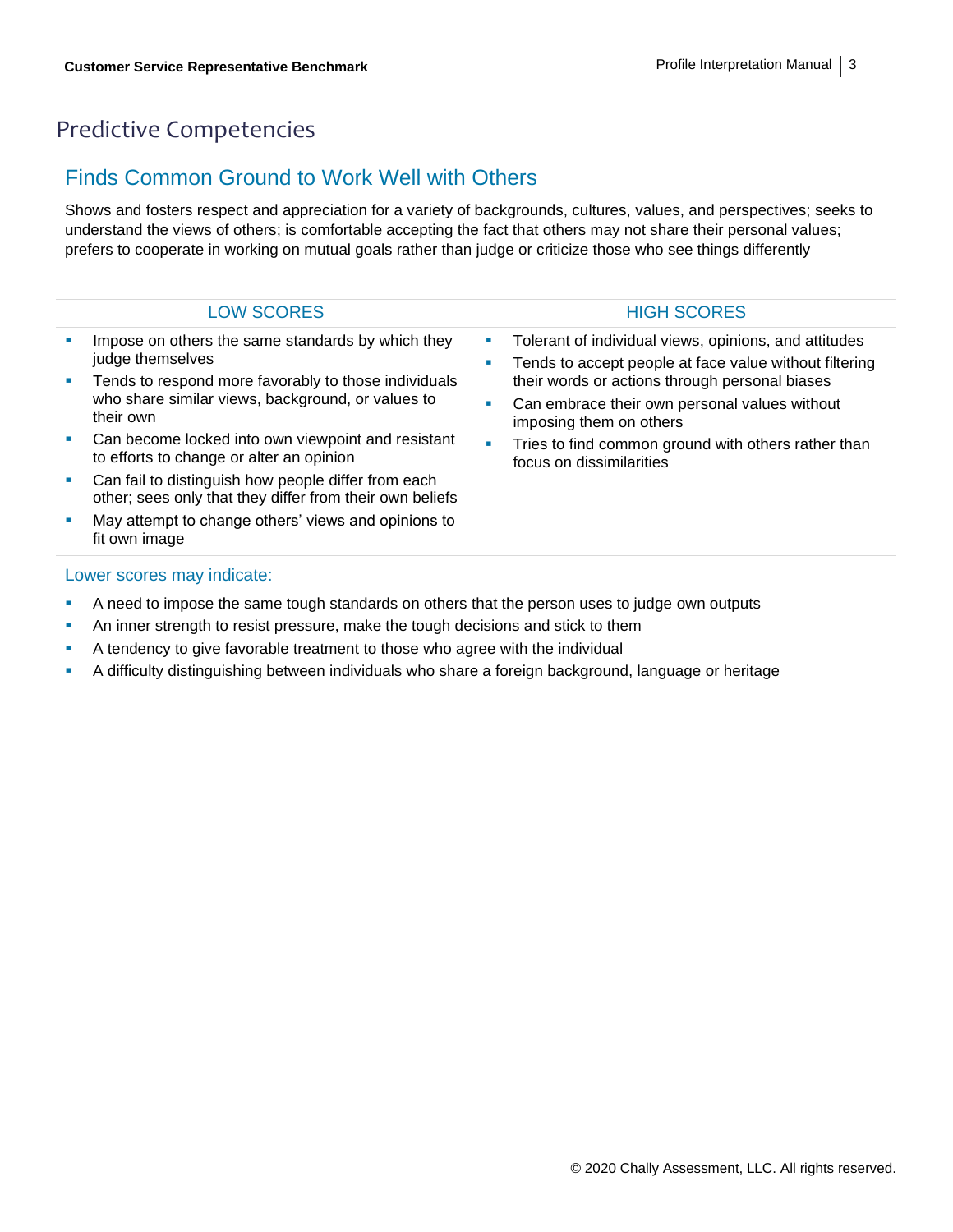## Uses Customer Contact to Build Business

Establishes and implements a customer contact process that maximizes opportunities to increase business; commits to telephone contact at the level of frequency needed to sustain customer interest and promote additional product or service opportunities; comfortable taking the lead in a customer contact and maintaining a high profile role that gets the customer's attention

|    | <b>LOW SCORES</b>                                                                                                                                | <b>HIGH SCORES</b>                                                                                                                                              |
|----|--------------------------------------------------------------------------------------------------------------------------------------------------|-----------------------------------------------------------------------------------------------------------------------------------------------------------------|
| I. | Prefers to respond to customer requests about<br>additional products or services than to actively solicit<br>new or increased business from them | Takes the initiative in a customer contact process to<br>identify and follow through on opportunities for<br>additional business                                |
| ш  | May lack persistence in sustaining a customer contact<br>process if noncontact activities are more appealing or<br>more pressing                 | Maximizes time spent expanding business<br>opportunities by making customer contact a priority<br>over more administrative or noncontact activities             |
| ×  | May be timid about taking the lead in customer<br>contacts with the intent to interest them in additional<br>product or service offerings        | Keeps a high profile that allows a natural entry into<br>opportunities to satisfy customer requirements<br>Comfortable taking charge of the contact and leading |
| ш  | Counts on a standard process being in place to<br>identify new business opportunities with the customer<br>base                                  | customers through the steps to a purchase decision                                                                                                              |

- **•** A need to vary activity if the tasks at hand are unpleasant and a reluctance to initiate customer contact unless specifically requested
- A strong reliance on policy or procedures for the methods to satisfy customers
- **EXECT** A preference to remain responsive to requests rather than actively uncover the customer requirements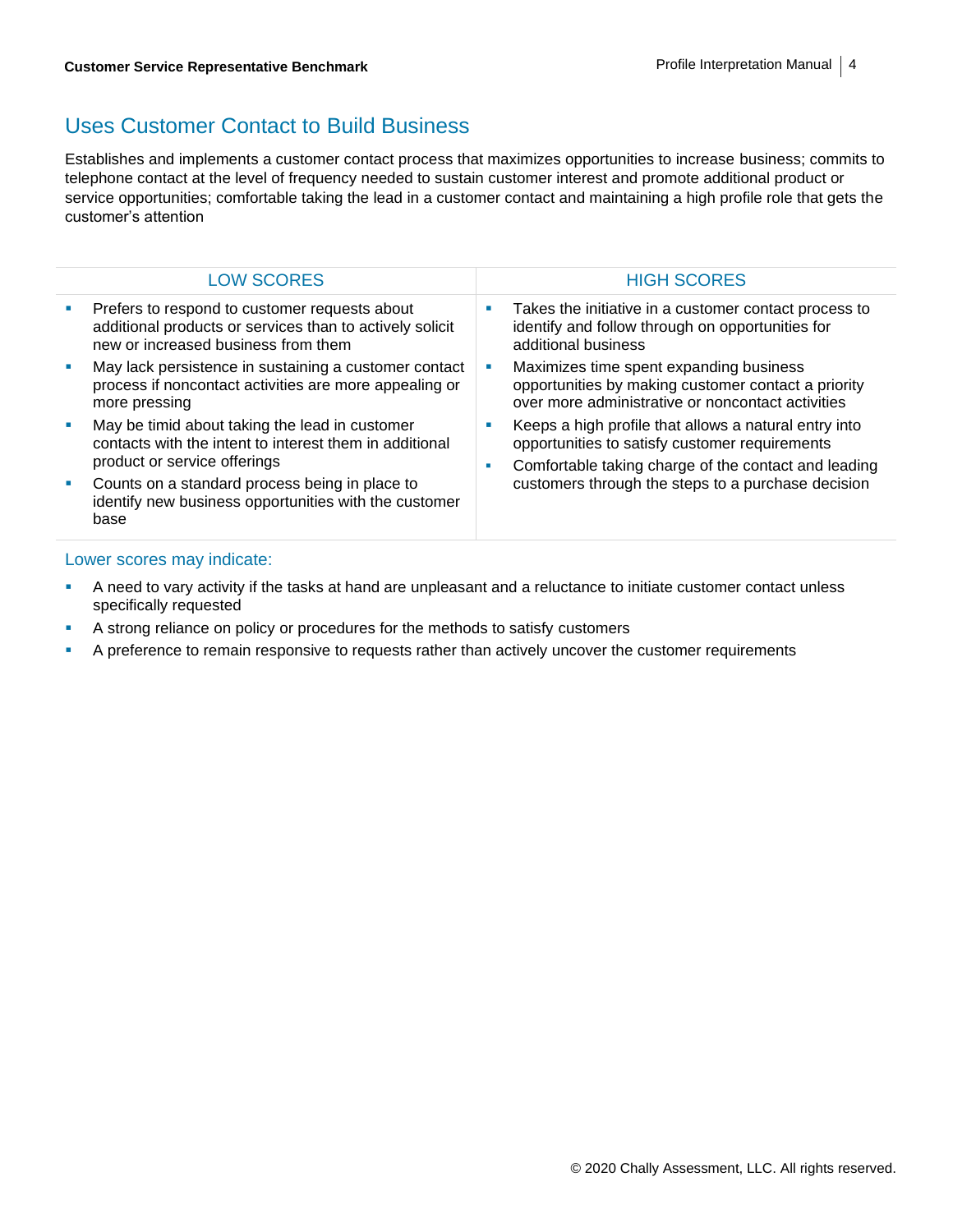#### Advocates for Customer to Drive Results

Consistently achieves above-average sales results by understanding the customer's business, empathizing with their problems and setting a plan to meet their needs; tirelessly focuses on building strong relationships with customers by acting on their behalf to work the seller's internal systems to meet their requirements; sees partnering with customers as the efficient method to reach personal sales career goals

| <b>LOW SCORES</b><br><b>HIGH SCORES</b><br>May adopt a casual or relaxed approach that fails to<br>Driven to achieve or exceed targeted results and uses<br>×<br>ш<br>project personal dedication to achieving or surpassing<br>sales as a means to get there; hungry to be a top<br>sales targets<br>producer<br>Can be content with marginal success or lowers goals<br>Holds results achievement to a high personal<br>×<br>ш<br>to reach a level of success that is easier to<br>standard<br>accomplish<br>Believes in taking personal responsibility for the level<br>of success achieved<br>May not sustain the intensity needed to consistently<br>×<br>meet or exceed sales objectives<br>Unwilling to have goal achievement derailed by<br>ш<br>Wants to be successful on own terms without<br>internal politics or bureaucratic procedures<br>п<br>tying efforts or results to effectively fulfilling customer<br>Promotes a sense of partnering with customers<br>ш<br>requirements<br>Takes the first step to establish a trusting relationship<br>×<br>Achieves results that will support career progression<br>×<br>that assures customers of a commitment<br>more so than strengthen partnerships with customers<br>Genuinely interested in understanding customer<br>×<br>Can be impersonal or detached in approach to<br>п<br>needs and works the company's internal systems to<br>the sales process, minimizing the opportunity to build<br>satisfy those needs<br>a customer alliance<br>Collaborates with a network of support resources to<br>ш<br>satisfy customer requirements |  |  |
|-------------------------------------------------------------------------------------------------------------------------------------------------------------------------------------------------------------------------------------------------------------------------------------------------------------------------------------------------------------------------------------------------------------------------------------------------------------------------------------------------------------------------------------------------------------------------------------------------------------------------------------------------------------------------------------------------------------------------------------------------------------------------------------------------------------------------------------------------------------------------------------------------------------------------------------------------------------------------------------------------------------------------------------------------------------------------------------------------------------------------------------------------------------------------------------------------------------------------------------------------------------------------------------------------------------------------------------------------------------------------------------------------------------------------------------------------------------------------------------------------------------------------------------------------------------------------------------------------------|--|--|
|                                                                                                                                                                                                                                                                                                                                                                                                                                                                                                                                                                                                                                                                                                                                                                                                                                                                                                                                                                                                                                                                                                                                                                                                                                                                                                                                                                                                                                                                                                                                                                                                       |  |  |
|                                                                                                                                                                                                                                                                                                                                                                                                                                                                                                                                                                                                                                                                                                                                                                                                                                                                                                                                                                                                                                                                                                                                                                                                                                                                                                                                                                                                                                                                                                                                                                                                       |  |  |
|                                                                                                                                                                                                                                                                                                                                                                                                                                                                                                                                                                                                                                                                                                                                                                                                                                                                                                                                                                                                                                                                                                                                                                                                                                                                                                                                                                                                                                                                                                                                                                                                       |  |  |
|                                                                                                                                                                                                                                                                                                                                                                                                                                                                                                                                                                                                                                                                                                                                                                                                                                                                                                                                                                                                                                                                                                                                                                                                                                                                                                                                                                                                                                                                                                                                                                                                       |  |  |
|                                                                                                                                                                                                                                                                                                                                                                                                                                                                                                                                                                                                                                                                                                                                                                                                                                                                                                                                                                                                                                                                                                                                                                                                                                                                                                                                                                                                                                                                                                                                                                                                       |  |  |
|                                                                                                                                                                                                                                                                                                                                                                                                                                                                                                                                                                                                                                                                                                                                                                                                                                                                                                                                                                                                                                                                                                                                                                                                                                                                                                                                                                                                                                                                                                                                                                                                       |  |  |

- A desire to be a top salesperson on one's own terms versus objectively fulfilling customer requirements
- **•** A willingness to produce above-average results short-term while using sales as a vehicle for promotion into management
- **•** One who enjoys the thrill of the hunt with an impersonal approach to the sales process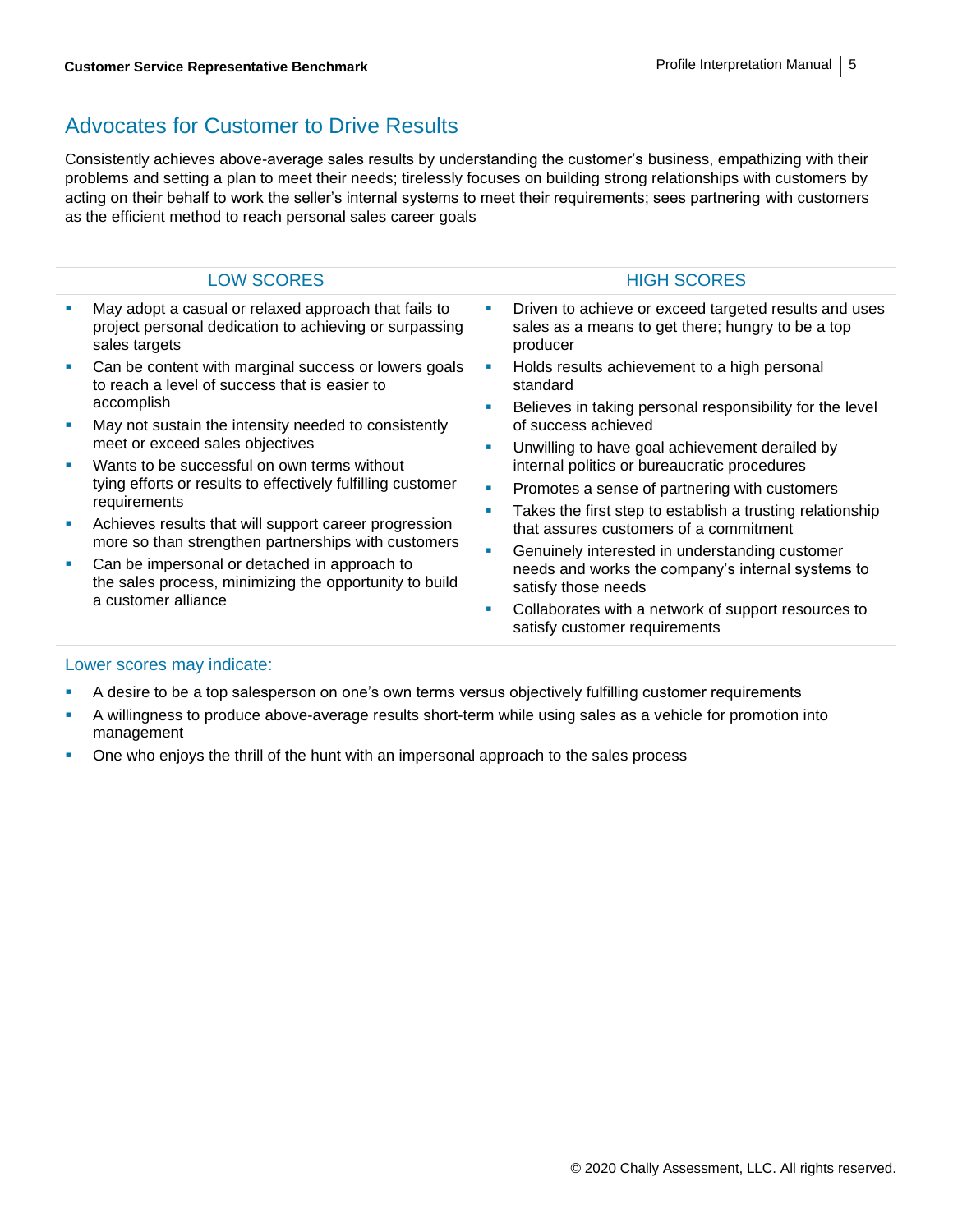## Keeps Contact with Customers Upbeat and Positive

Maintains a positive mental attitude and uses enthusiasm and genuine concern to encourage customers to buy; attempts to make each call an enjoyable experience for the contact; builds long-term relationships which foster repeat business

| <b>LOW SCORES</b>                                                                                         | <b>HIGH SCORES</b>                                                                                 |
|-----------------------------------------------------------------------------------------------------------|----------------------------------------------------------------------------------------------------|
| Tends to let obstacles or barriers dictate mood                                                           | Genuinely positive and upbeat attitude                                                             |
| Becomes frustrated or discouraged when things do<br>not work out as planned                               | Looks for the best in others and does not expect to<br>ш<br>find a hidden agenda                   |
| Skepticism and wariness in sizing people up may<br>result in selective or limited interaction             | Focuses externally on how they can help others rather<br>ш<br>than focus on themselves             |
| Tends to prefer the more solitary aspects of the work<br>Can leave people with a neutral reaction to what | Enjoys working with other people and tries to<br>ш<br>make the interaction pleasing or gratifying  |
| tends to be a rather functional contact                                                                   | Presents an enthusiastic and agreeable attitude that<br>ш<br>draws a positive response from others |
|                                                                                                           | Communicates openly and easily with people<br>ш                                                    |

- A preference for a good deal of solitude in one's job
- **•** A cautious and somewhat skeptical approach to people that may lead to selective servicing of contacts
- A tendency to let obstacles affect one's mood and zest for interaction with others